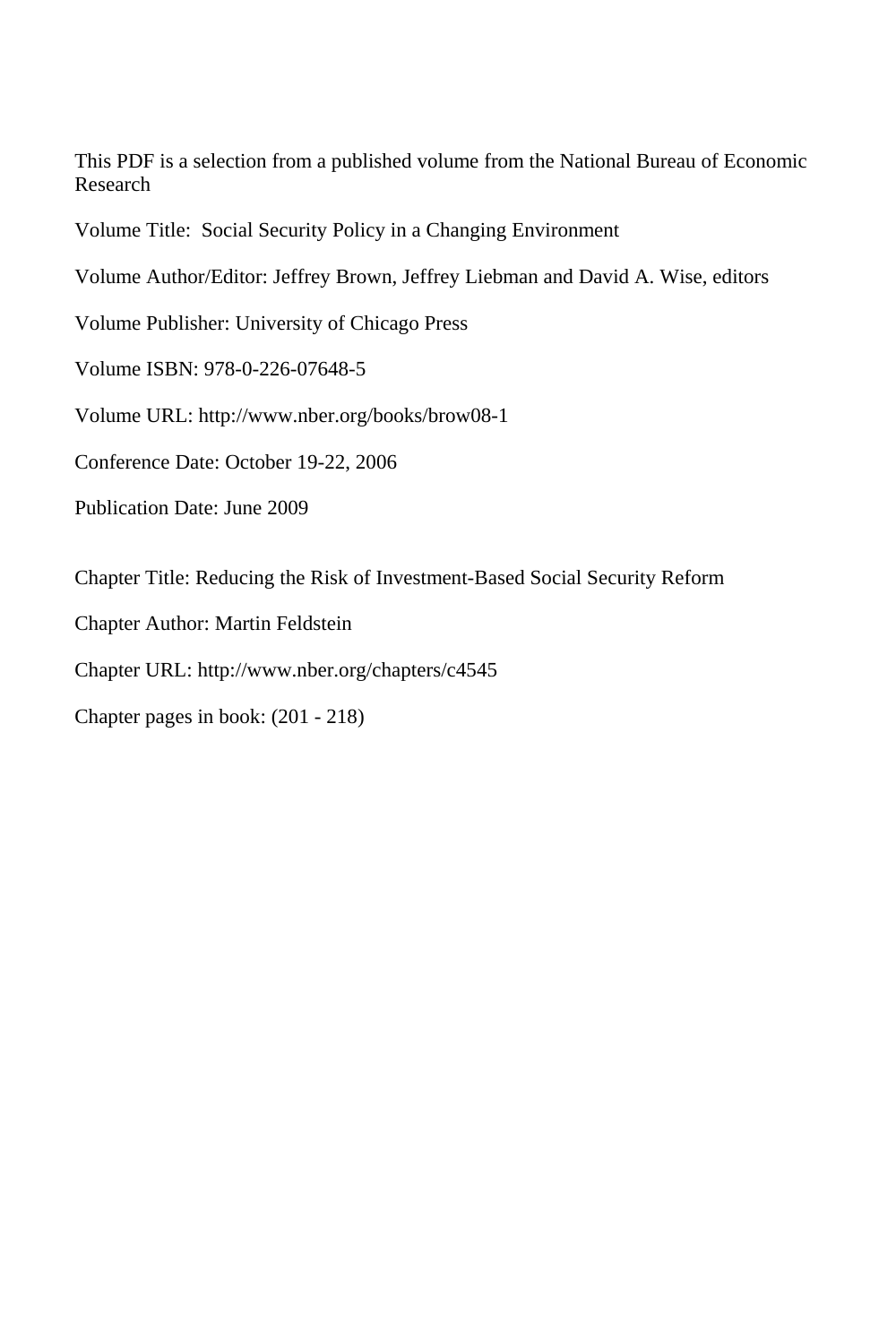# **Reducing the Risk of Investment-Based Social Security Reform**

Martin Feldstein

Many governments around the world—including Australia, Britain, Sweden, Mexico, China, Chile—have shifted from pure pay-as-you-go (PAYGO) tax financed Social Security pensions to plans that rely in whole or in part on investments in stocks and bonds. There is now active discussion about the desirability of doing so in the United States. The Clinton administration came close to proposing such a plan. President Bush established a bipartisan presidential commission to advise on detailed aspects of such a plan and, after his reelection in 2004, reiterated his intention to introduce legislation to change Social Security in this way.

Any consideration of introducing an investment-based component into Social Security immediately raises the issue of the risk associated with uncertain asset returns. Some individuals would welcome the opportunity to achieve a higher return on their Social Security contributions, even if that entails accepting additional market risk. Others would be reluctant to subject their retirement income to the uncertainty of investment returns. More generally, individuals differ in the extent to which they would accept additional risk in exchange for higher returns.

This chapter presents a new market-based approach to reducing the risk of investment-based Social Security that could be tailored to individual

Martin Feldstein is the George F. Baker Professor of Economics at Harvard University, and former president of the National Bureau of Economic Research.

This chapter is a report on a project that is exploring alternative ways of dealing with the risk in investment-based Social Security pension plans. I am grateful to Eugene Soltes and Xuan Qin for the calculations in this chapter. The research was supported by the U.S. Social Security Administration (SSA) through grant #10-P-98363-1 to the National Bureau of Economic Research (NBER) as part of the SSA Retirement Research Consortium. The opinions and conclusions expressed are solely those of the author and do not represent the opinions or policy of SSA, any agency of the federal government, or of the NBER.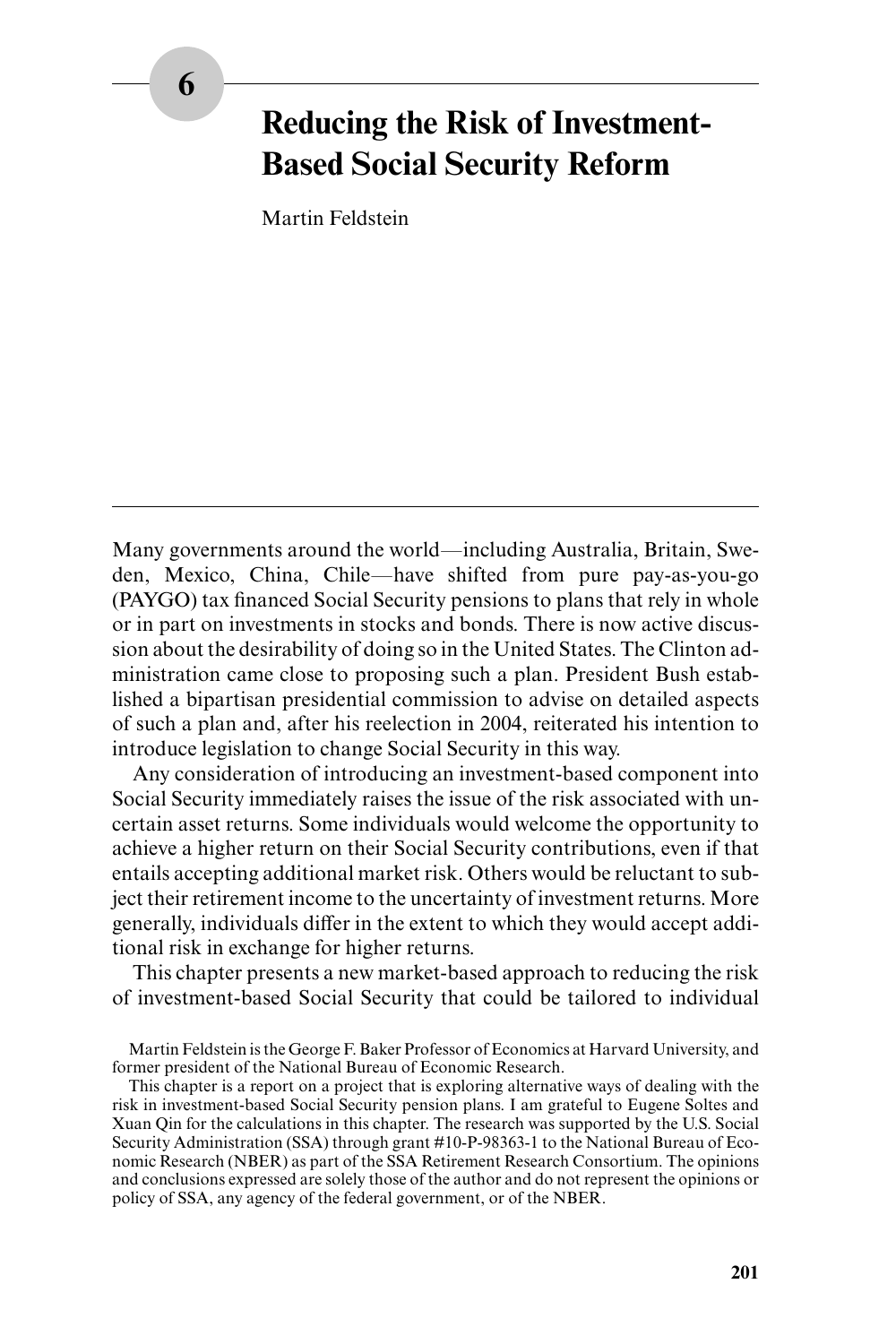risk preferences. With this new form of risk reduction, substituting an investment-based personal retirement account (PRA) for the traditional pure PAYGO plan could achieve both a significantly higher *expected* retirement income and a very *high probability* that the investment-based annuity would be at least as large as the PAYGO benefit. A key feature of the approach developed here is a guarantee that the individual would not lose any of the real value of each year's PRA savings and might be guaranteed to earn at least some minimum real rate of return.

In one example of such a plan that is presented later in this chapter, I examine the effect of replacing the current 12.4 percent PAYGO tax with a mixed plan that has a 6.2 percent PAYGO tax and 6.2 percent annual PRA savings. This new mixed plan, when fully phased in, would have the following desirable characteristics:

- The median value of the combined retirement income (i.e., the sum of the PAYGO benefit and the PRA annuity) would be 147 percent of the traditional PAYGO benefit.
- There would be a 95 percent probability that the combined retirement income (the PAYGO benefit and the PRA annuity) exceeds the traditional PAYGO benefit.
- There would be less than 1 chance in 100 that the combined retirement income would be less than 96 percent of the traditional PAYGO benefit.
- Each year's PRA saving would be guaranteed to earn at least a 1 percent real rate of return between the time that it is saved and its value at age sixty-six (and generally substantially more). I, therefore, refer to this as a "Nose Lose" plan.
- The variable annuity purchased at age sixty-six would have a similar "No Lose" feature, that is, a guaranteed real rate of return of at least 1 percent.

Section 6.1 of the chapter discusses alternative approaches to risk reduction in investment-based Social Security plans. Section 6.2 summarizes a private market approach to risk reduction that I reported on in an earlier paper. Section 6.3 presents the idea of the "No Lose" plan, developed in the current chapter, in which private markets provide a guarantee based on Treasury inflation protected bonds. Simulation results for these alternative plans are then presented and discussed in sections 6.4 and 6.5 where the distribution of the combined pension income of the mixed plan (PAYGO plus PRA) is compared to the projected "benchmark" benefits of the current pure PAYGO plan. An alternative approach that permits tailoring the risk distribution to individual preferences by using the purchase and sale of equal value (i.e., self-financing) derivatives is analyzed in section 6.6. Section 6.7 shows the effect of lowering the combined PAYGO and PRA cost as a way of modeling the adjustment that would be needed to deal with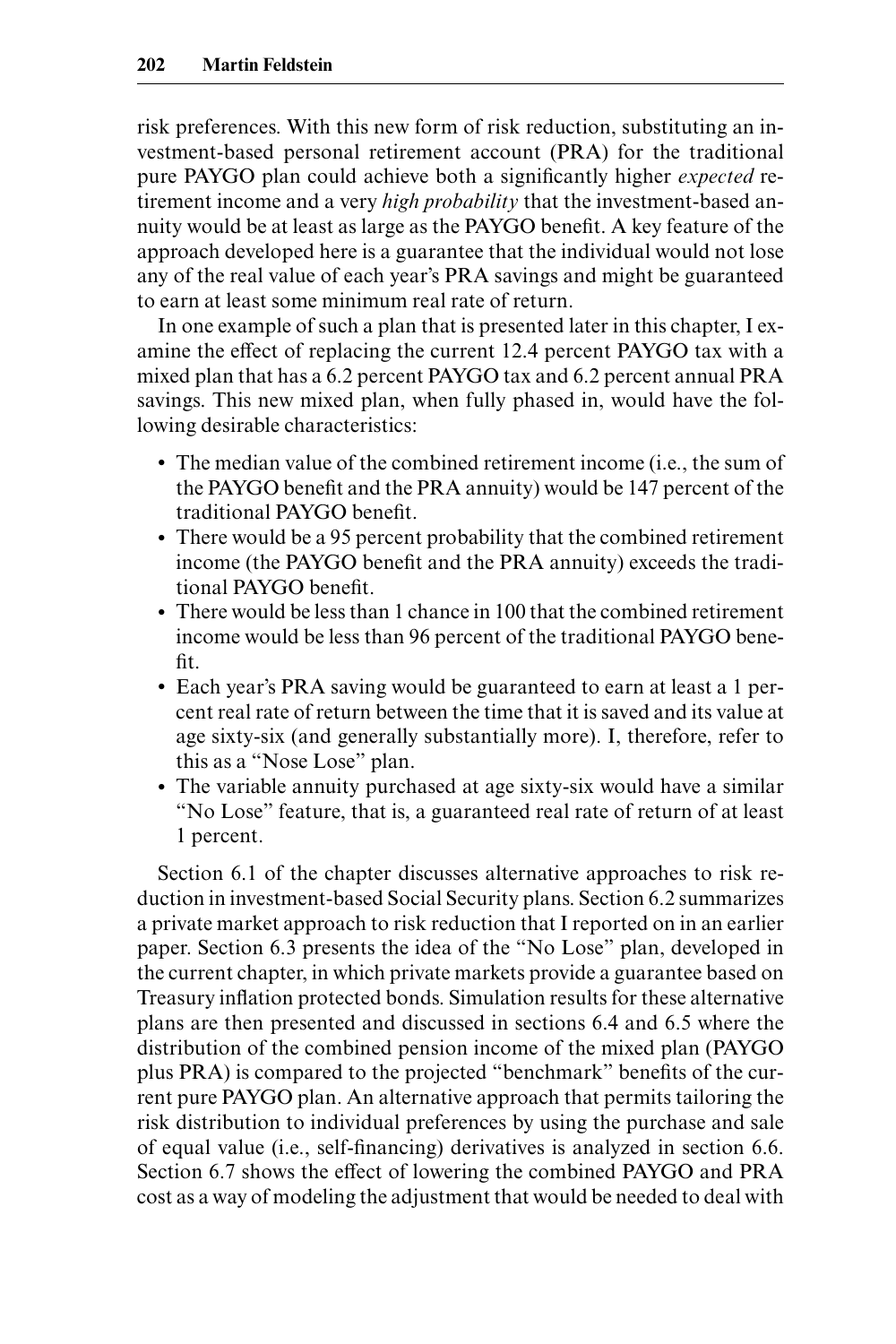the aging of the population without the large rise in the payroll tax that would otherwise be required.

#### **6.1 Alternative Approaches to Risk Reduction**

The risk borne by retirees in an investment-based plan can be thought of as the variability of the retirement income or as the probability that the retirement income will fall substantially short of the current-law PAYGO benefits. In previous papers, Elena Ranguelova, Andrew Samwick, and I assessed the magnitude of the risk in a pure investment-based plan and evaluated the effects of some of the ways of reducing that risk (Feldstein, Ranguelova, and Samwick 2001; Feldstein and Ranguelova 2001b).

One way in which the investment risk to individual retirees could, in principle, be reduced would be for the government to accumulate the investment in a single national fund. The government could use the investment returns from this fund to finance defined benefits, making up any shortfall with tax revenue or government borrowing. Such a central fund involves problems of its own that lie beyond the scope of this chapter.<sup>1</sup> I will assume, therefore, that the investment-based plans are all structured through PRAs. In all of these plans, individuals or their employers contribute to their PRAs during their working years and receive an annuity at retirement. The accumulated assets of individuals who die before reaching retirement age are assumed to be bequeathed according to the instructions of the deceased.

Strategies for reducing the risk of investment-based PRA plans involve various forms and mixtures of the following four approaches:

1. Restrictions on the investment assets

2. A mixed system that combines PAYGO benefits and investmentbased annuities

3. Government guarantees

4. Market-based guarantees

I will comment now on each of these.

All actual and proposed investment-based plans *restrict the assets* in which the PRAs can be invested. These restrictions generally preclude investing in individual stocks by requiring that equity investments be limited to broadly diversified mutual funds. Asset restrictions may also set maximum fractions of the portfolio or of new saving that can be invested in equities. The analysis in this chapter considers the effect of using Treasury Inflation-Protected Securities (TIPS) to introduce a risk-free real return as a component of the PRA investment.

While some countries have opted for a pure investment-based plan (e.g.,

1. See my discussion of these problems in Feldstein (2000).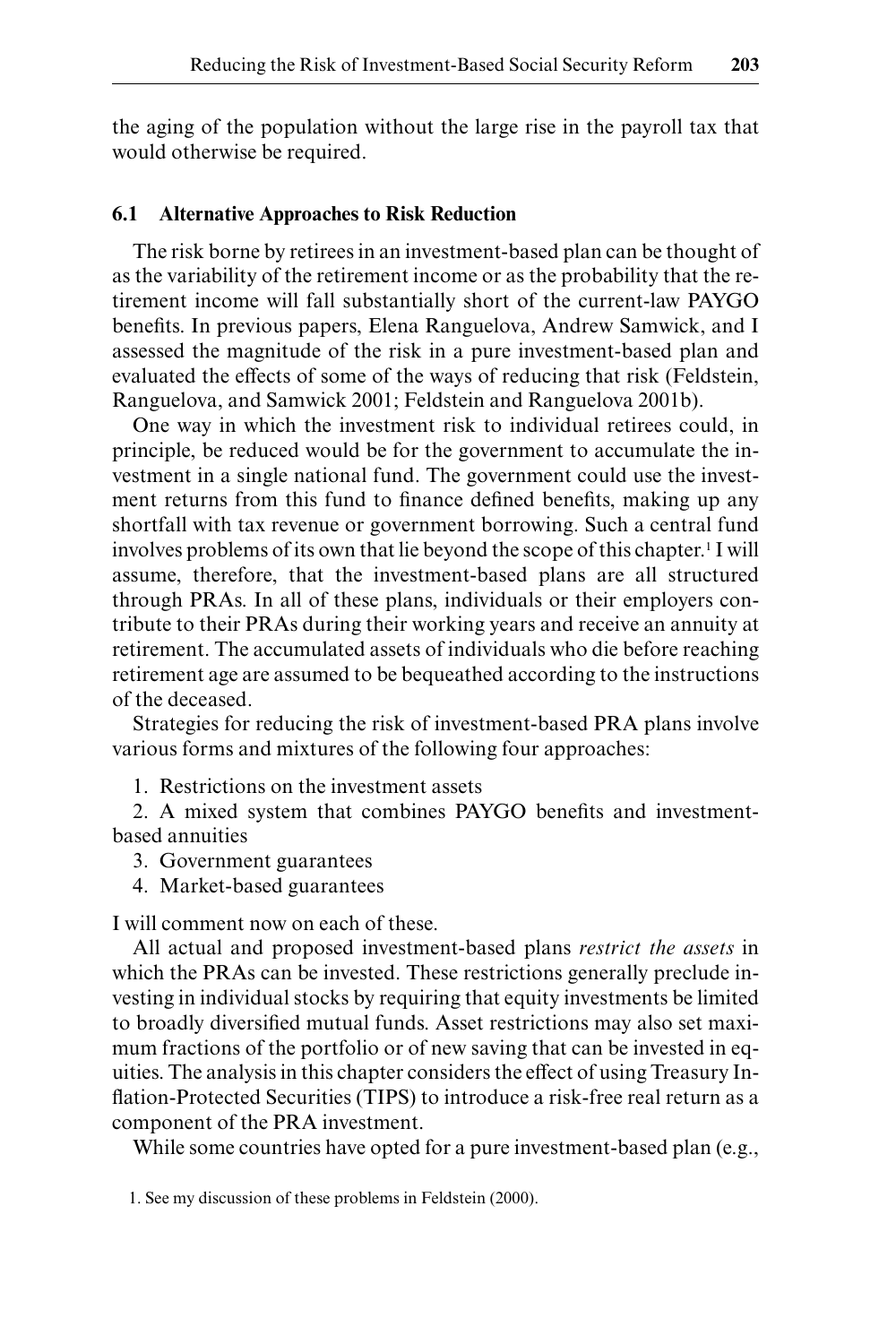Chile and Mexico), most countries have chosen *a mixed system that combines PAYGO benefits and investment-based annuities.* The three proposals analyzed by the President's Commission were of this form. The current analysis will focus on plans in which traditional PAYGO benefits provide half of the benefits projected in current law with additional benefits provided by the PRA annuity.

In our earlier papers, Elena Ranguelova, Andrew Samwick, and I analyzed a variety of *government guarantees.* A typical guarantee would stipulate that the government would supplement the income of retirees if the combined annual annuity payment fell below some level. To avoid the moral hazard problem of inducing individuals to take excessive risk, the government supplement would be based on the return on a "standard portfolio" like a 60:40 mix of the Standard and Poors 500 and the Lehman bond index. To make individuals cost-conscious about the annuity provider, the guarantee might take the form of allowing the individual to keep some fraction of the investment-based annuity (say 25 percent) and then supplementing the annuity if the remaining portion does not reach some level.

Our earlier analysis showed that providing a guarantee that individuals will receive at least as much as the benefits projected in current law (the "benchmark benefits") would impose relatively little risk on future taxpayers. Nevertheless, critics of such plans worry that guarantees could be modified in the future to create expensive new entitlements. The current study, therefore, focuses on guarantees that could be provided by private financial markets.

#### **6.2 A Private Market Solution: Accumulated Pension Collars**

A specific proposal for a private market guarantee based on a system of puts and calls is presented in Feldstein and Ranguelova (2001a). That paper analyzed the potential experience of an individual who contracts at age twenty-one to deposit a fraction of his or her earnings each year in a PRA with the funds invested in a 60:40 portfolio of stocks and bonds. The accumulated funds are used at age sixty-six to finance a variable annuity invested in the same asset mix. This PRA investment is combined with a traditional PAYGO system that provides benefits equal to two-thirds of the projected "benchmark" benefits. The individual augments this combination with a put contract that provides that the sum of the PAYGO benefit, and the annual PRA annuity would be at least as large as the benchmark benefit, that is, that the PRA annuity would be at least equal to one-third of the benchmark benefit. The put contract would be part of the package provided by the seller of the PRA investment. To finance the cost of this put, the individual in effect sells a call that gives the buyer of the call any PRA annuity payments in excess of an amount that makes the value of the call equal to the value of the put. In short, the guarantee is based on purchasing a zero-cost "collar," that is, a combination of puts and calls of equal value.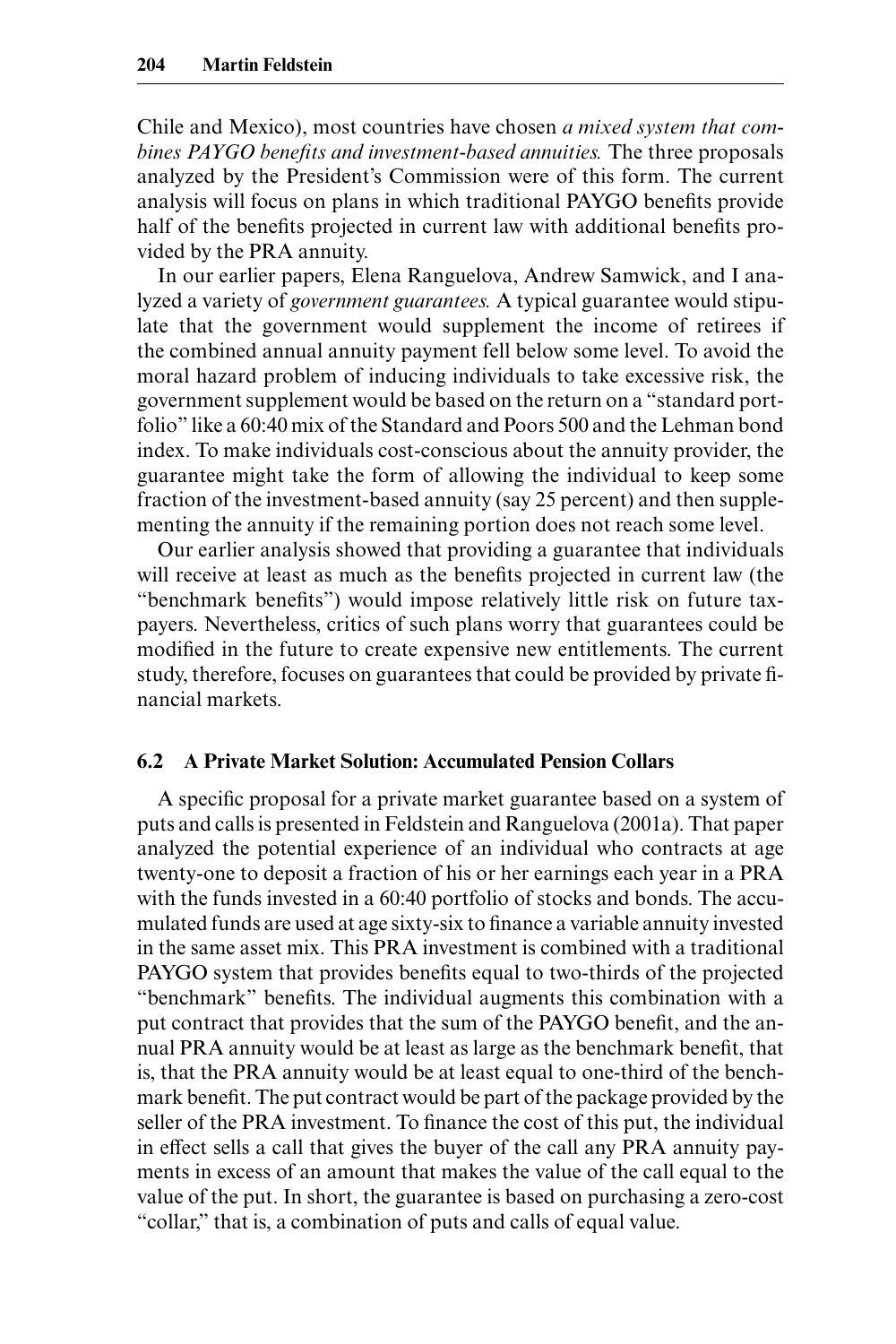Although this collar approach to guaranteeing that the combination of the PRA annuity and the PAYGO benefit would at least equal the benchmark benefit is conceptually interesting, it is not an operationally feasible strategy in practice because it requires individuals at the time that they enter the labor force to know the future path of their earnings. Only with this knowledge can they contract the amounts that they will save and calculate the size of the future PAYGO benchmark benefit.

## **6.3 An Annual Contract "No Lose" PRA Plan**

The current analysis, therefore, develops an alternative approach to a market-based guarantee that could be implemented in practice. The key to this is that the guarantee is purchased each year based on that year's PRA savings. The basic contract would guarantee the individual a "No Lose" investment, that is, that the real value of the PRA account at age sixty-six will be at least equal to the amount that the individual contributed during each year of his or her working life. More specifically, the amount saved in each year would be guaranteed to retain at least its real value by age sixty-six. Such a guarantee could be provided by the firm that manages the PRA product (i.e., the mutual fund, bank, insurance company, etc.). The PRA legislation might require the PRA manager to offer such an option. Alternatively, the offer of such options might be voluntary. Similarly, individuals might be free to accept such an option only if they want or might be required to select such a guarantee on all or part of their PRA saving. We do not examine these issues but show the effect of such a guarantee on the possible levels of retirement income relative to the traditional PAYGO benefit.

The simplest way to achieve such a No Lose PRA account would be to combine TIPS (which have a guaranteed real return) with equities. The fraction of the annual PRA saving that would have to be invested in TIPS to guarantee that the annual PRA saving would retain its real value by age sixty-six depends on the age of the saver and the rate of return on the TIPS of the relevant maturity. For example, if the saver is twenty-one years old and the real return on TIPS is 2 percent, a \$1,000 PRA saving would be divided between \$410 in TIPS and the remaining \$590 in equities. The 2 percent real return and the forty-five-year investment period imply that the \$410 would accumulate to \$1,000 at the initial price level by age sixty-six. Even if the equity portion became completely worthless, the PRA account would be worth the initial \$1,000 real dollars.<sup>2</sup>

At older working ages, there are fewer years for the TIPS to accumulate

2. The supply of TIPS created by the Treasury is already being supplemented by privately issued inflation protected bonds issued by several financial firms. (See *Wall Street Journal,* July 28, 2004, D1.) The no-risk character of those bonds could be enhanced by requiring that the issuers have appropriate guarantees backed by capital. An appropriate derivatives market in long-term inflation options could facilitate the expansion of this private market.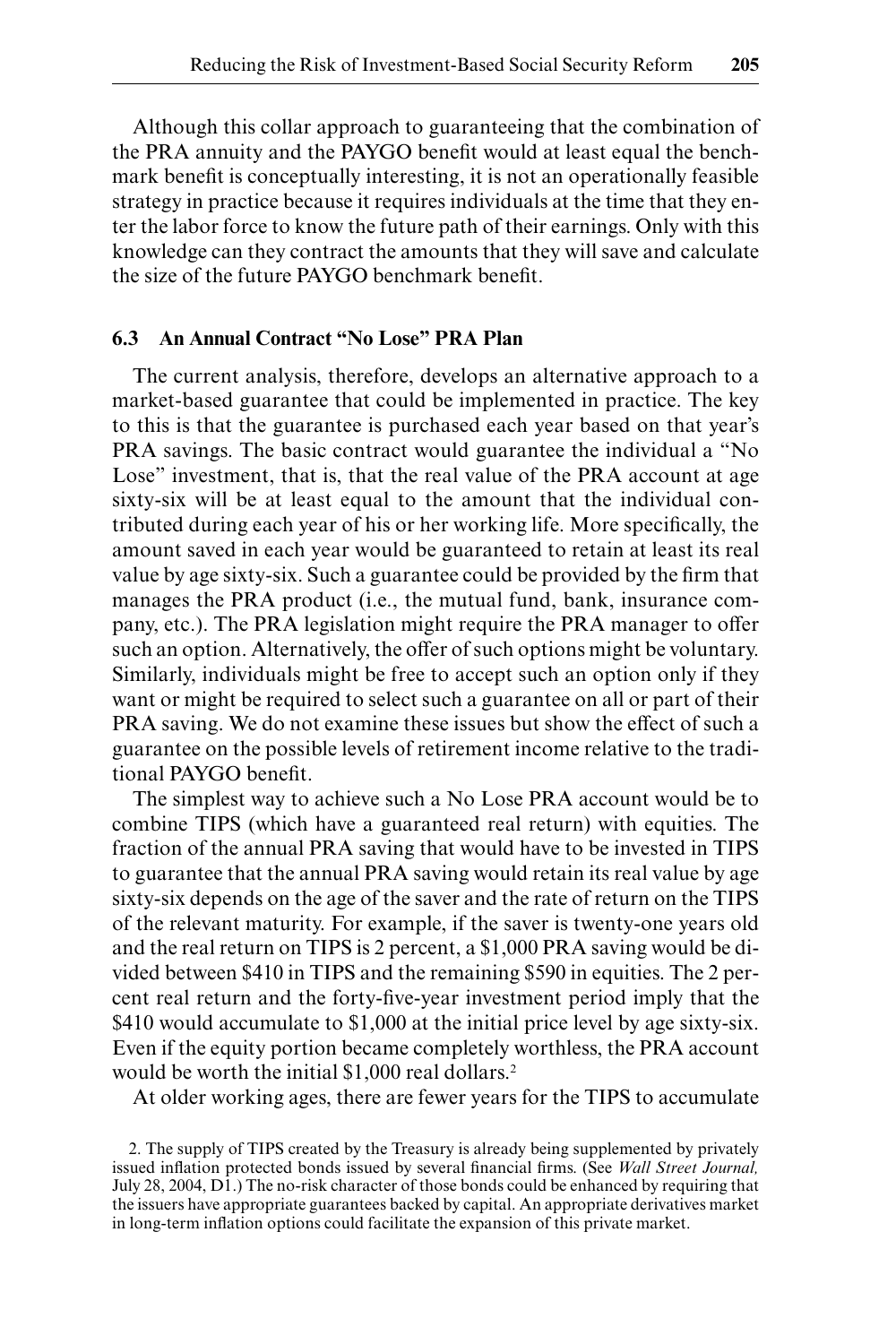and, therefore, a larger fraction of the initial saving must be invested in TIPS. For example, a forty-year-old would have to invest \$598 out of each \$1,000 of new saving in TIPS to guarantee the \$1,000 value of the account at age sixty-six with the remaining \$402 invested in equities.

In practice, of course, the value at age sixty-six of the annual PRA saving would be worth substantially more than the guaranteed amount because the equity portion of the account would add substantial value. Consider, for example, the forty-year-old. The \$598 in TIPS would be worth \$1,000 at age sixty-six. If the \$402 in equities earned a 7 percent real return (approximately the average historic real return over the past half century), the \$402 would grow to \$2,335, making the total value of that year's account \$3,335, more than three times the guaranteed amount.

When the individual reaches age sixty-six, all of the forty-five annual PRA accounts would be combined to provide a single PRA retirement fund. The individual could then buy a conventional fixed rate annuity or a variable annuity. Alternatively, the No Lose approach could be continued in the annuity phase of the retirement plan. The annuity provider could offer a guarantee that the annual annuity payments would be at least as large as the individual's retirement fund could purchase with a zero real return. The annuity provider could achieve this guarantee with the appropriate mix of TIPS and equities. The expected return would, of course, again be much larger than the guaranteed minimum.

There is an alternative way of achieving a zero real return during both the accumulation phase and the annuity phase. The individual in each working year could purchase a real annuity with a guarantee that the return on the funds saved in that year would provide at least as large a real annuity starting at age sixty-seven as would be available with a zero real rate of interest during both the accumulation and annuity phases. This "lifetime contract" has more funds invested in equities during the annuity phase than the "two stage" process that guarantees the accumulated value at age sixty-six and then uses that to buy the annuity with the zero real return guarantee.

This approach can be easily modified to increase the guarantee from a zero real return (No Lose) to a 1 percent real rate of return. For a fortyyear-old, \$1,000 saved in a PRA would grow at a 1 percent real rate of return to a real \$1,295 at age sixty-six. To guarantee at least this amount at age sixty-six by using TIPS with a 2 percent yield would require purchasing \$774 of TIPS. The reduction in the equity investment from \$402 (in the zero real guarantee case) to \$226 with a 1 percent real guarantee shows the nature of the trade-off between risk reduction and return reduction. If the \$226 earned the historic average of 7 percent, it would grow to \$1,312 by age sixty-six, making the total value of the account \$2,607. This compares with an expected value of \$3,335 with a zero real guarantee.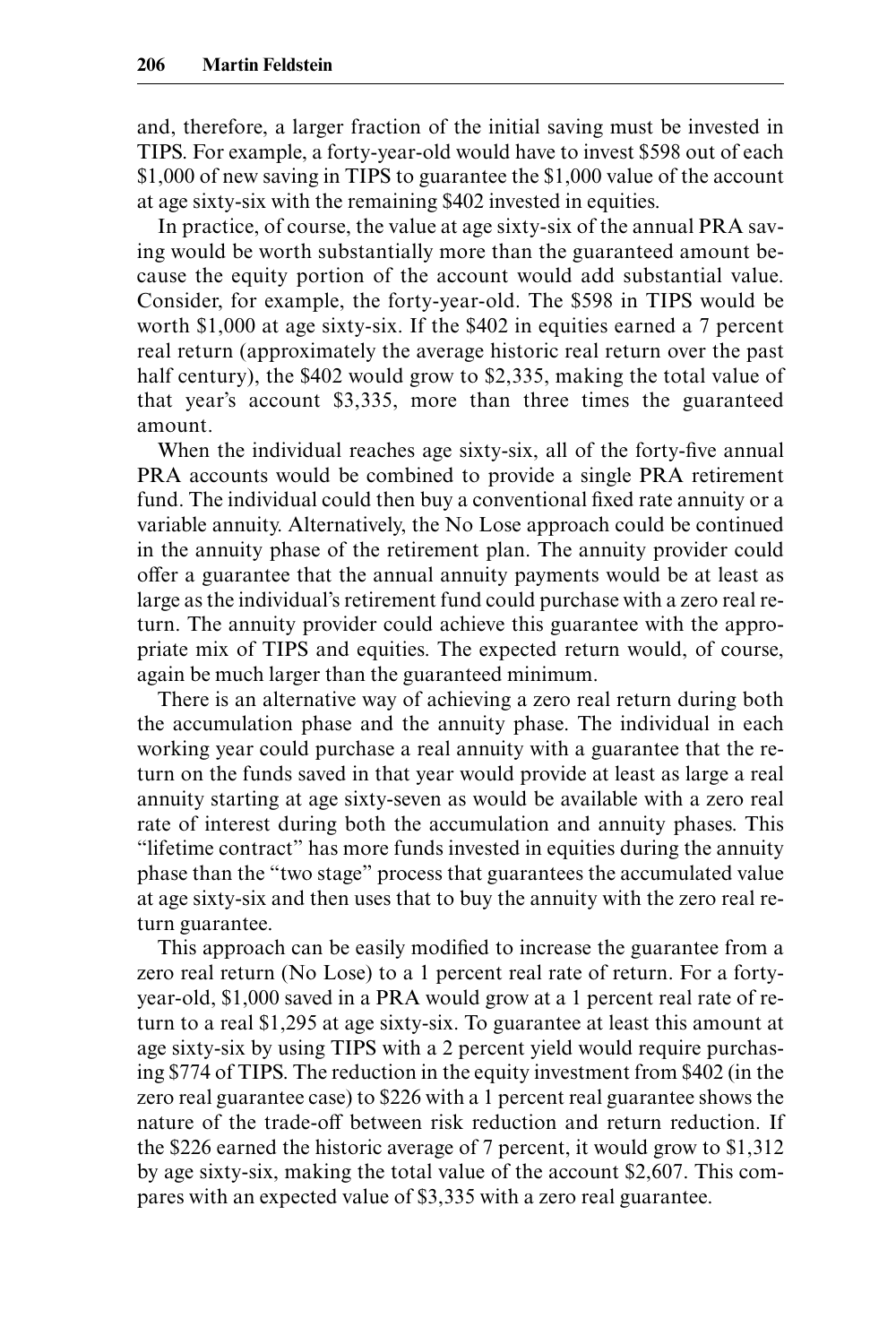#### **6.4 Simulating the Distribution of PRA Investment Outcomes**

We simulate the distribution of the accumulated pension assets at age sixty-six in a fully phased-in plan on the basis of the means, variances, and covariances of the returns on equities measured by the Standard and Poors 500 from 1946 to 2003 and on bonds by the Lehman corporate bond returns for 1973 to 2003. The mean log real returns are 6.9 percent for equities and 4.4 percent for corporate bonds. We subtract 40 basis points from the mean returns to reflect potential administrative costs.<sup>3</sup>

The distributions of pension incomes are based on 10,000 simulations for each plan that we study. Each simulation begins by drawing a mean rate of return for the proposed mix of stocks and corporate bonds during the individual's lifetime. This mean is drawn from a normal distribution with a mean equal to the estimated mean from the sample of observations and a standard deviation that equals the standard error of that mean. Conditional on this mean, we draw eighty annual rates of return corresponding to the potential returns at ages 21 through 100. These returns are assumed to be normally distributed and serially independent.4 The TIPS are assumed to deliver a sure real return of 2 percent.<sup>5</sup>

Each of the annual PRA accounts evolves in this way to age sixty-six. At that point, we aggregate the individual accounts and purchase a variable annuity. The annuity is subject to a No Lose guarantee that the annual benefits are at least as large as would be achieved with a zero real return. Alternatively we calculate the "lifetime contract" annuities based on a guaranteed real annuity from each year's PRA saving, which are then added together during the annuity phase.

## **6.5 Comparison of Alternative PRA Pensions Relative to the PAYGO Benchmark**

Our basic analysis compares the retirement annuities produced by different PRA plans with the level of benefits associated with the PAYGO plan with a 12.4 percent payroll tax. For the sake of specificity, we consider an individual who earns \$25,000 at age twenty-one and whose earnings then rise at 2 percent a year in real terms to \$60,950 at age sixty-six. We assume that the benefits at age sixty-seven are then 40 percent of the earnings

3. Actual variable annuity plans like TIAA-CREF have lower cost despite marketing expenses.

5. The actual return on TIPS currently (November 2004) varies between 0.8 percent at five years and 2.1 percent at twenty-five years. Our analysis does not vary the TIP return by maturity. This return has varied over time. Six months earlier it was 1.1 percent at five years and 2.25 percent at twenty-five years.

<sup>4.</sup> See Feldstein and Ranguelova (2001b) for a detailed description of the simulation approach and the relation between the parameters of the log returns and the corresponding parameters in levels.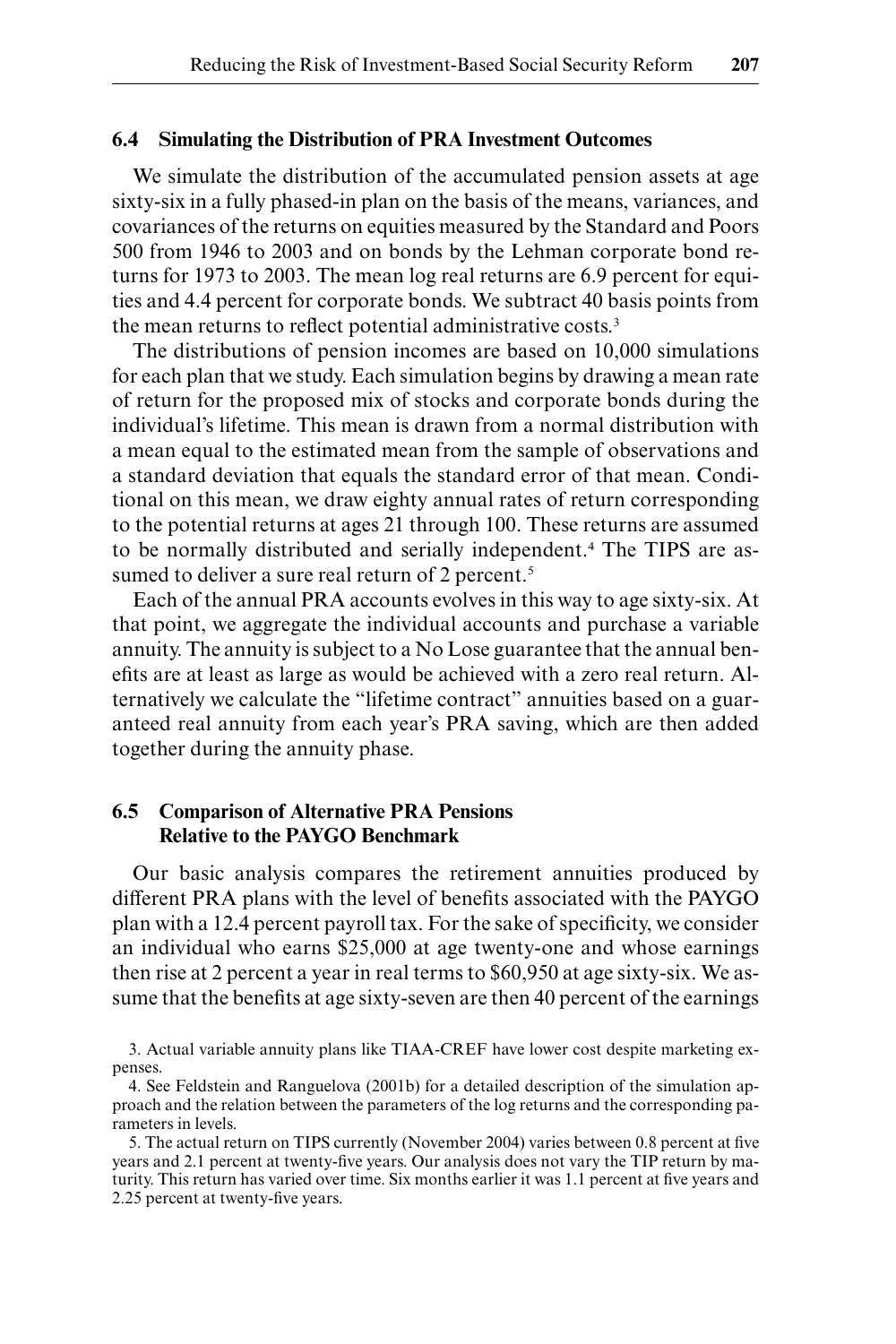|                                  | relative to benchmark pay-as-you-go benefits with benchmark $T = 12.4$ ;<br>$(T = 6.2 \quad S = 6.2)$ |      |      |      |      |      |       |  |
|----------------------------------|-------------------------------------------------------------------------------------------------------|------|------|------|------|------|-------|--|
| Real rate of<br>return guarantee | 0.01                                                                                                  | 0.05 | 0.10 | 0.30 | 0.50 | 0.70 | 0.90  |  |
| None                             | 0.74                                                                                                  | 0.93 | 1.08 | 1.71 | 2.61 | 4.38 | 10.28 |  |
| Two-stage<br>guarantee           |                                                                                                       |      |      |      |      |      |       |  |
| No lose $(r > 0)$                | 0.90                                                                                                  | 0.99 | 1.06 | 1.36 | 1.80 | 2.66 | 5.73  |  |
| No lose $(r > 1)$                | 0.96                                                                                                  | 1.01 | 1.05 | 1.22 | 1.47 | 1.94 | 3.58  |  |
| Lifetime contract<br>guarantee   |                                                                                                       |      |      |      |      |      |       |  |
| No lose $(r > 0)$                | 0.82                                                                                                  | 0.91 | 1.00 | 1.43 | 2.14 | 3.58 | 8.62  |  |
| No lose $(r > 1)$                | 0.90                                                                                                  | 0.95 | 1.01 | 1.27 | 1.69 | 2.57 | 5.63  |  |

**Table 6.1 Guarantee based on combination with Treasury inflation-protected securities (TIPS); (frequency distribution of combined pension income**

*Notes:* Combined pension income at age 77 based on PAYGO equal to 0.5 benchmark benefit and personal retirement accounts invested in equities with TIPS to achieve the return guarantee. Benchmark based on pay-as-you-go with  $T = 12.4$ .

at age sixty-six. Although a 40 percent replacement rate is standard for an individual with a median level of lifetime income, 40 percent is higher than such an individual would receive in retirement benefits at the \$60,950 level of immediate preretirement income. The 40 percent replacement is intended as a rough approximation to the combined effects of pre-sixty-seven mortality, benefits for a retired spouse, survivor benefits, and so on.<sup>6</sup>

The first row of table 6.1 shows the relative benefit distribution corresponding to a mixed plan with a tax rate of 6.2 percent and a PRA saving rate of 6.2 percent. All of the PRA funds are invested in equities (the Standard and Poors 500) with no guarantee. The PAYGO part of the plan, financed with a 6.2 percent tax rate, would provide benefits equal to half of the benchmark level. The data show that with no guarantee, the mixed plan with a pure equity PRA investment produces a median combined benefit equal to 2.61 times the benchmark.7 There is only a 1 percent chance that the combined benefit would be less than 74 percent of the benchmark. Some individuals with low risk aversion might prefer to have no guarantee, accepting the risk of a low combined benefit in order to have a chance to get a high combined benefit and secure in the knowledge that the PAYGO benefit will provide 50 percent of the benchmark benefit.

Others, however, would be prepared to sacrifice some of the potential

<sup>6.</sup> All of the calculations of relative benefits for this representative individual do not depend on the specific level of income.

<sup>7.</sup> This is higher than the ratios reported in earlier studies with Ranguelova and Samwick because those studies used a PRA investment equal to 60 percent equities and 40 percent debt.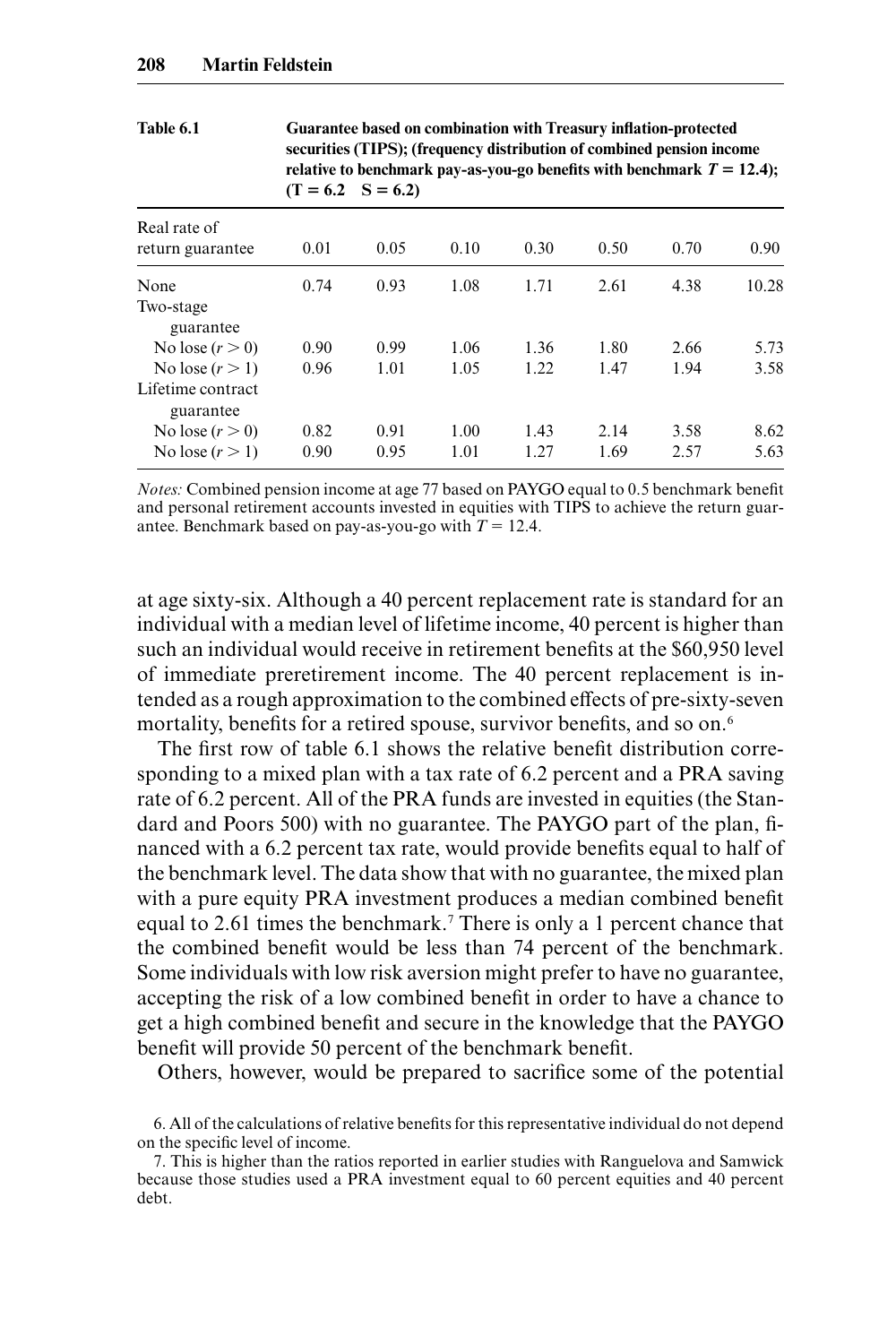high return in order to reduce the risk of relatively low benefits. Row (2) of table 6.1 shows the effect of the No Lose plan with a guarantee that the annual real return would be at least zero. The PRA funds are invested in a mix of equities (the Standard and Poors 500) and TIPS; there are no corporate bonds. The calculation is based on the two-stage approach: the TIPS are selected to guarantee a No Lose accumulation (zero real return) to age sixty-six, and the accumulated funds are then used to buy a variable annuity invested in a combination of equities and TIPS selected to give a minimum zero ex ante real return.

Note first that the median ratio of the combined benefits to the benchmark pure PAYGO benefits is 1.80. That is, there is an even chance that the combination of the reduced PAYGO benefits and the PRA annuity will be at least 80 percent more than the basic benchmark PAYGO benefit. Note next that the 5th percentile in the distribution of the combined benefits corresponds to 99 percent of the benchmark benefits. There is thus only one chance in twenty that the combined benefits will be less than 99 percent of the benchmark benefits. There is thus only one chance in twenty that the combined benefits will be less than 99 percent of the benchmark benefits. Even at the extreme 1 percent level, the combined benefits would be 90 percent of the benchmark level. In short, the No Lose option offers a level of benefits that is likely to be substantially higher than the benchmark benefit in the pure PAYGO system, and that involves only a very small risk of receiving less than 90 percent of that benchmark benefit.

Note also that there is a significant chance with this No Lose plan of receiving a great deal more than the benchmark benefit. The 70th percentile in the relative distribution corresponds to combined benefits equal to more than twice the benchmark benefit; a combined annuity equal to 266 percent of the benchmark benefit corresponds to about 100 percent of the individual's peak preretirement income. Similarly, there is one chance in ten (i.e., the 90th percentile) that the combined income would be more than five times the benchmark benefit, equivalent to more than twice the peak preretirement income.

Selecting a guarantee of a 1 percent real return during both the accumulation and annuity phases instead of the zero percent reported in the second row of table 6.1 does little to reduce the small risk at the 1st and 5th percentiles and lowers the combined benefits above that level. The implications of the 1 percent real return guarantee are shown in row (3) of table 6.1. Comparing rows (2) and (3) shows that the combined income ratio at the 90th percentile declines from 5.7 times the benchmark benefit to about 3.6 times the benchmark. The combined median income falls from 180 percent of the benchmark to 147 percent of the benchmark benefit, still a substantial gain relative to the current law.

In exchange for these lower payouts at the middle and top of the distribution, the 1 percent real guarantee provides only slightly better protection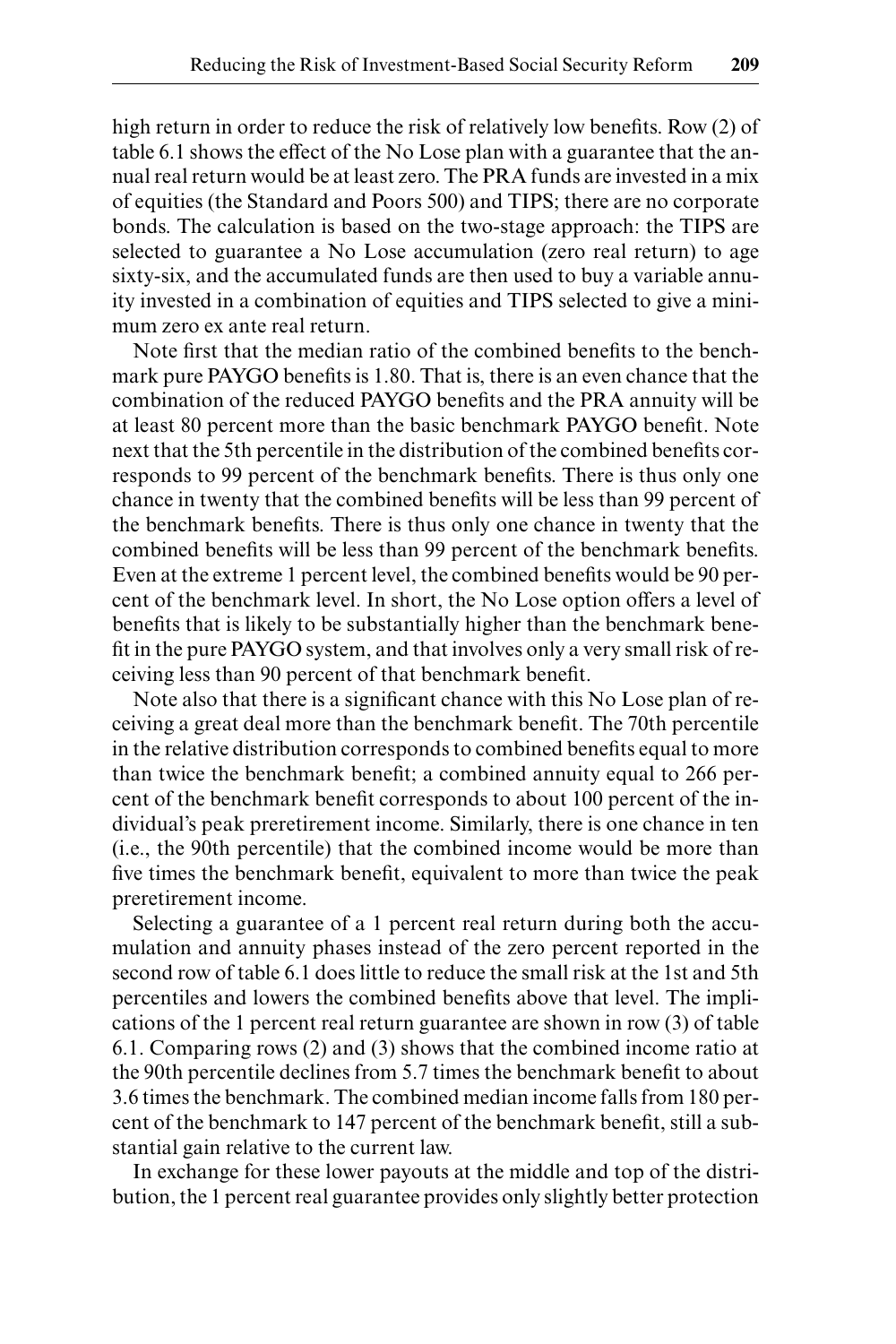against lower levels of combined retirement incomes. There is only a 1 percent risk that the combined benefit would be more than 4 percent below the benchmark level, not very different from the 10 percent with the *r* > 0 guarantee.

Rows (4) and (5) are based on lifetime return guarantees instead of the two-stage approach reported in rows (2) and (3). The individual during each working year contributes to a PRA annuity plan that promises to pay a positive rate of return during both the accumulations and annuity phases. If an individual dies before retirement age, the accumulated fund is paid as a bequest. This lifetime return guarantee approach keeps a larger share of funds invested in equities, thereby increasing both the risk and the expected return. Comparing the two  $r > 0$  guarantees (rows [2] and [4]) shows that the lifetime guarantee approach raises the median benefit from 1.8 times the benchmark to 2.14 times the benchmark. The 90th percentile rises from 5.73 times the benchmark to 8.62 times the benchmark, but the 1st percentile declines from 90 percent of the benchmark to 82 percent.

None of the five distributions clearly dominates. A distribution with higher upside potential also has a greater probability of a low benefit. Individuals with different degrees of risk aversion will, therefore, have different preferences among these three options. One way to represent these preferences is by the expected utility of the different options using a constant relative risk aversion utility function. We do expected utility calculations for individuals for constant relative risk aversion (CRRA) values of 1 through 5 at ages sixty-seven, seventy-seven, eighty-seven, and ninety-seven and then combine these with weights reflecting survival probabilities to these ages. The expected utility calculations, therefore, do not take into account the value of the bequests that might occur under these different plans.

We find that the No Lose option with a zero guaranteed return (row [2]) is preferred to the less risky 1 percent guarantee for every CRRA value between 1 and 5, a not surprising result in light of the distribution of returns shown in table 6.1. More surprising, however, is that the No Guarantee option (row [1]) is preferred to the No Lose zero return option of row (2) for every CRRA value between 1 and 5. Because there is a substantial risk of a quite low combined benefit, this suggests that the upside gain potential outweighs this risk even for those with high risk aversion.

With the lifetime contract approach (rows [4] and [5]), the zero real return guarantee is again preferred to the 1 percent guarantee for all CRRA values, just as it is for the two-stage approach. Comparing the two different ways of achieving the zero real return guarantee shows that the expected utility is higher with the lifetime guarantee for CRRA values up to 3.5, presumably because it permits more risk-taking. Even with that greater risk-taking implied by the lifetime contract approach, individuals continue to prefer the no guarantee option (row [1]) to either of the lifetime contract options.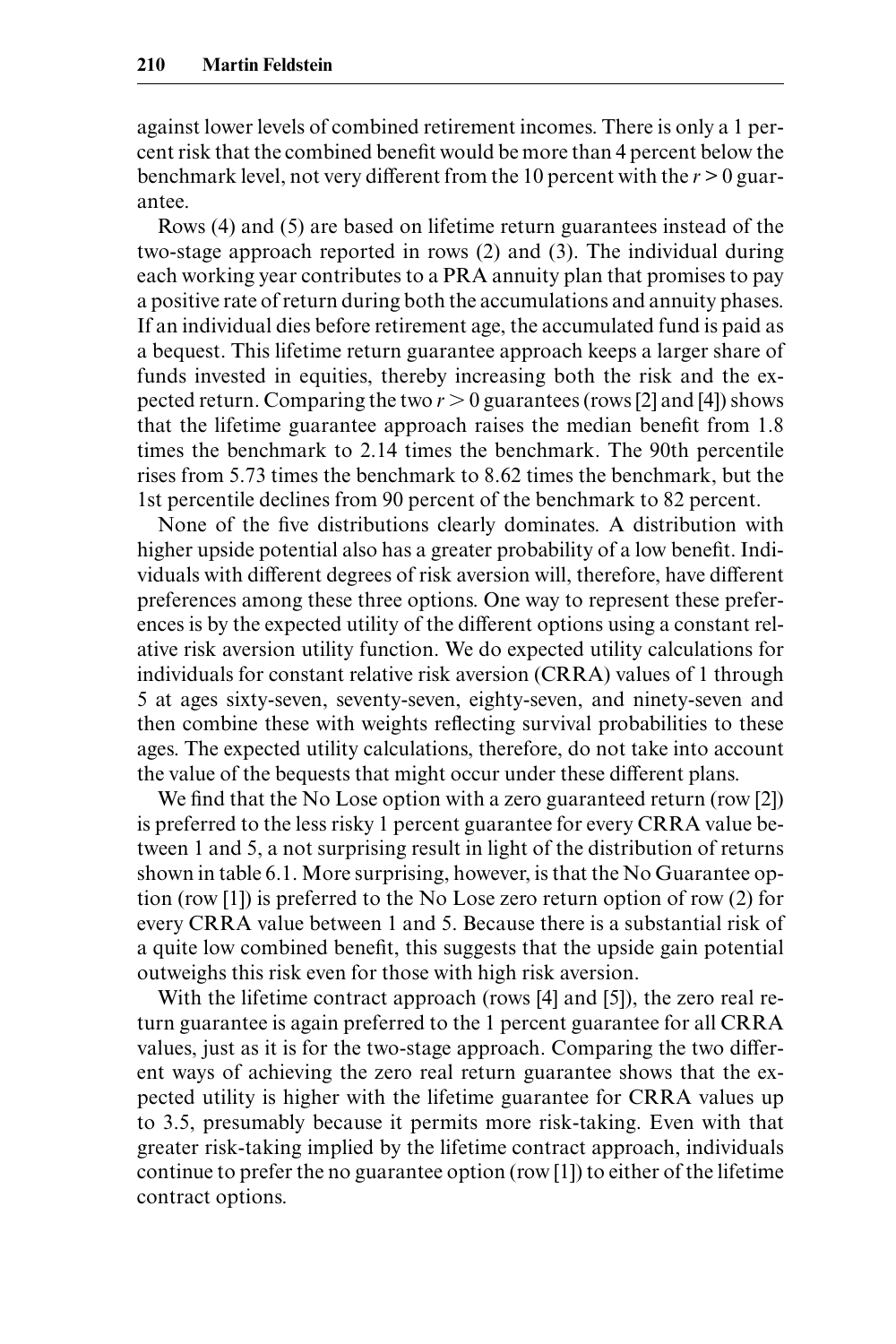In the overall comparison of the No Guarantee and the four different guarantees shown in table 6.1, the expected utility comparisons show that No Guarantee is preferred for all of the CRRA values up to 5.0. The lifetime contracts and the 1 percent negative return are dominated.

Finally, a calculation comparing the expected utility of these five plans to the expected utility of the pure PAYGO benefit that pays 100 percent of the benchmark shows that for all of the risk aversion values between 1 and 5, the investment based plans are preferred to the pure PAYGO plan.

## **6.6 Tailoring the Guarantees to Individual Preferences with Zero-Cost Collars**

It is possible to extend the range of options in a way that could make a guarantee plan preferable to the No Guarantee option. More specifically, using a combination of puts and calls in which the cost of the put is financed by selling a call, that is, a zero-cost collar, allows different ways of shaping the two tails of the distribution, depending on how the put and call are specified. In this way, the risk protection can be tailored to different groups of PRA participants.

To see why this might be a preferred option, consider row (2) of table 6.1. These figures show that with the No Lose real return guarantee the individual has a 10 percent chance of getting a retirement income equal to almost six times the benchmark benefit. Although such a large windfall would no doubt be welcome, a risk averse individual might be willing to forego some of that very high end possibility for a reduced risk of relatively low benefits and improved distribution of outcomes in the first 50 percent of the probability distribution.

One way to achieve that alternative distribution would be to buy a put option that guarantees a real return of at least zero and to finance the cost of this put by selling a call option that gives its buyer *all* of the value above some cumulative real rate of return. Such a put-call strategy that caps the upside rate of return in order to purchase a put that guarantees at least a zero real return would have a different distribution of combined pension incomes than a zero real return guarantee achieved with TIPS (because that does not put a cap on the maximum possible rate of return.)

This strategy can be extended to consider zero-cost collars that guarantee other minimum positive or negative real rates of return. On the basis of some preliminary analysis, the analysis here focuses on zero-cost collars for minimum real returns of zero and minus 1 percent.

Table 6.2 compares the distributions shown in table 6.1 for the no guarantee option (row [1]) and the zero real return option achieved with TIPS (row [2]) to the distributions using puts to guarantee minimum returns of zero (row [3]) and minus one (row [4]) financed by selling calls on all of the returns above the level needed to finance those puts.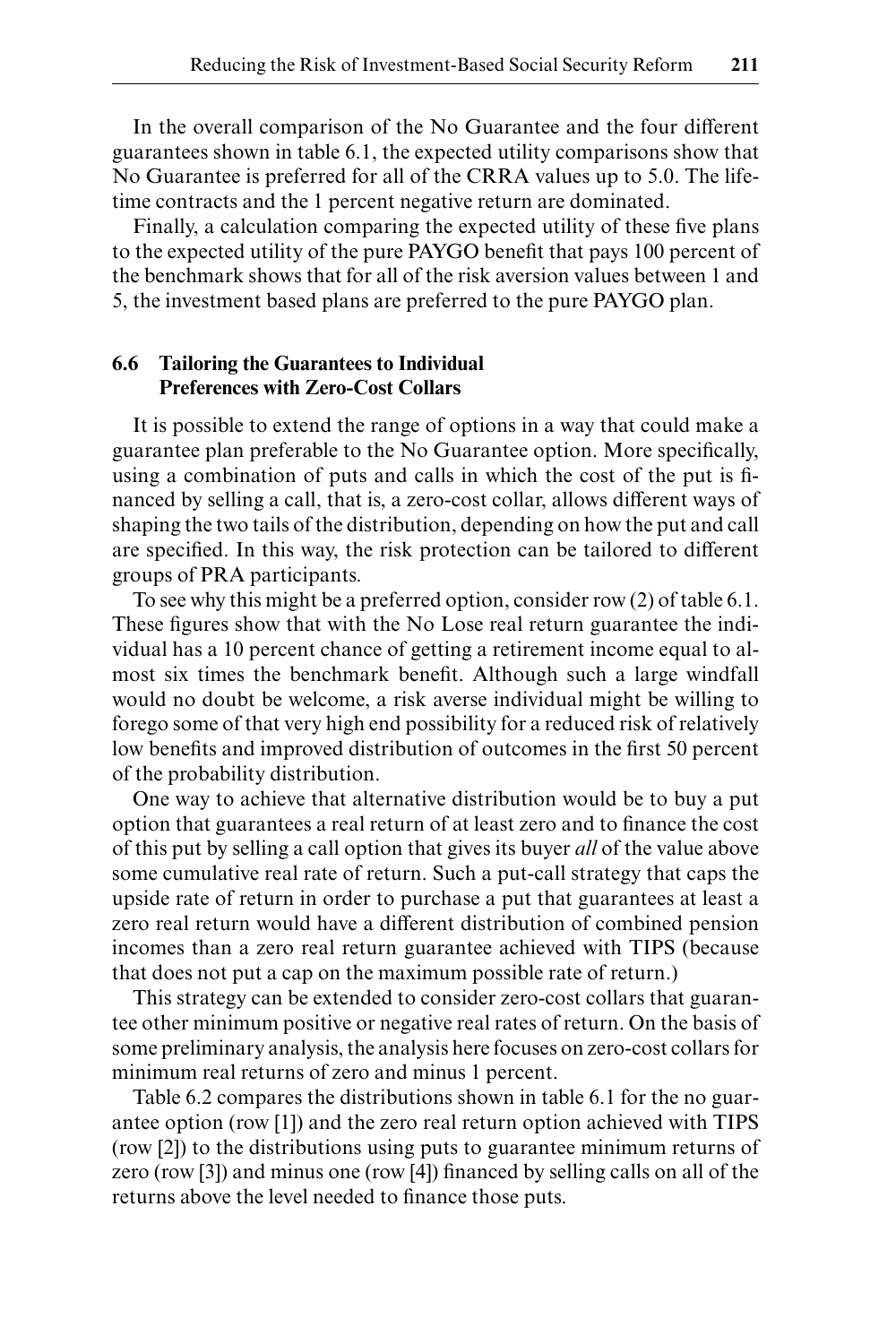| benchmark $T = 12.4$ ; $(T = 6.2 S = 6.2)$          |              |              |              |              |              |              |              |  |
|-----------------------------------------------------|--------------|--------------|--------------|--------------|--------------|--------------|--------------|--|
| Real rate of<br>return guarantee                    | 0.01         | 0.05         | 0.10         | 0.30         | 0.50         | 0.70         | 0.90         |  |
| None<br>Two-stage<br>guarantee<br><b>Using TIPS</b> | 0.74         | 0.93         | 1.08         | 1.71         | 2.61         | 4.38         | 10.28        |  |
| No lose $(r > 0)$<br>Zero-cost collar<br>guarantee  | 0.90         | 0.99         | 1.06         | 1.36         | 1.80         | 2.66         | 5.73         |  |
| No lose $(r > 0)$<br>$r > -1$                       | 0.94<br>0.99 | 1.01<br>1.08 | 1.13<br>1.23 | 1.56<br>1.73 | 1.81<br>2.00 | 1.85<br>2.06 | 1.86<br>2.06 |  |
|                                                     |              |              |              |              |              |              |              |  |

| <b>Table 6.2</b> | Guarantee based on zero-cost collar (frequency distribution of combined |
|------------------|-------------------------------------------------------------------------|
|                  | pension income relative to benchmark pay-as-you-go benefits with        |
|                  | benchmark $T = 12.4$ ; $(T = 6.2 S = 6.2)$                              |

*Notes:* Combined pension income at age 77 based on PAYGO equal to 0.5 benchmark benefit and personal retirement accounts invested in equities with Treasury inflation-protected securities (TIPS) or zero-cost collar to achieve the return guarantee. Benchmark based on pay-asyou-go with  $T = 12.4$ .

It is clear that a risk averse individual might well prefer a collar strategy with a minimum guarantee of minus 1 percent return to the TIPS zero return guarantee or to no guarantee at all. With this collar strategy, there is only a 1 percent chance of receiving less than the benchmark benefit. The benefit is higher at each point in the distribution up to at least the 50th percentile. At the 90th percentile, the individual forsakes the one-in-ten chance of a benefit that is more than five times the benchmark (and, therefore, more than twice maximum preretirement income) but still can anticipate a benefit that is twice the benchmark.

This is borne out by the expected utility calculations. In a mixed system with a 6.2 percent PAYGO tax and a 6.2 percent PRA saving rate, an individual with CRRA less than or equal to four will prefer to invest their PRA in equities with no guaranteed return. But with a higher degree of risk aversion, the individual prefers to forego the potential high return for a minimum return of at least minus one percent.

There are, of course, other collars that might be preferred to this. For example, one possible strategy would sell a call that pays (say) 50 percent of the equity returns above some level and use the proceeds of that call option to buy a put that guarantees at least a minus 1 percent real return.

#### **6.7 Lower Cost Mixed Plans: Limiting the Tax Increase**

A primary goal of Social Security reform is to avoid the large increase in the tax rate that will result from the aging of the population if there is no program change. The Social Security actuaries estimate that the existing benefit rules would require raising the tax rate in the PAYGO system by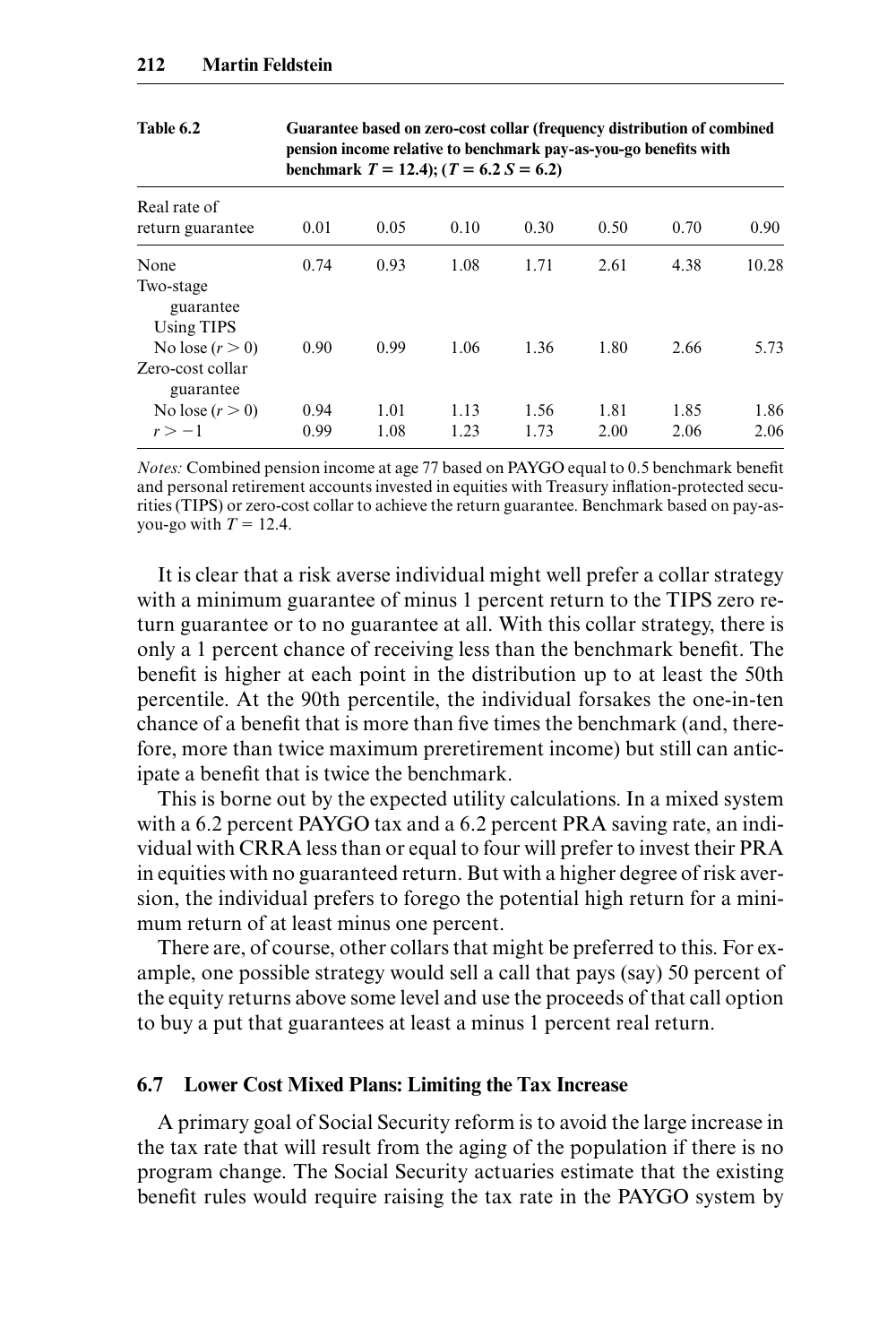about 50 percent, from 12.4 percent to about 18.6 percent.<sup>8</sup> An advantage of the investment-based approach is that it is possible to finance the benefits implied by the existing benefit rules with a lower future cost.

A useful way to analyze the implication of the long-run demographically caused increase in the cost of producing the benefits in a pure PAYGO system is to consider the impact on benefits of cutting the PAYGO tax by onethird with a pure PAYGO system. A pure PAYGO system with a tax rate equal to two-thirds of the current PAYGO 12.4 percent, that is, an 8.3 percent combined tax rate, would show the one-third decline in benefits relative to the currently projected "benchmark" benefits that would be occur as a result of the demographic change. In contrast, a mixture of a PAYGO tax and a PRA contribution that totals 8.3 percent would show the extent to which it is possible to reduce the benefit shortfall with no increase in the total cost when the system is fully phased in.

Analysis of such a mixed plan with a 4.15 percent PAYGO tax and a 4.15 percent PRA saving rate showed that the expected benefit would exceed the current benefit but that there would be a significant probability that benefits would be less than 75 percent of the benchmark benefit.

The current section, therefore, presents results for a plan that reduces costs by 20 percent instead of by the one-third needed to stabilize the implied tax rate. One way to interpret this would be as the net effect of reducing the payroll tax by one-third (from 12.4 percent to 8.3 percent, to stabilize the implied future tax rate) and dividing this between a PAYGO portion of 4.96 percent and a carve-out to PRA accounts of 3.35 percent supplemented by individual PRA contributions of an additional 1.61 percent, bringing the total to 9.92 percent or 80 percent of the current 12.4 percent.9 This would be equivalent to a future cost increase from 12.4 percent to 14.9 percent (instead of the 18.6 percent rate implied by the 50 percent cost rise that would occur with a pure PAYGO system) with 2.5 percent of payroll paid as an individual contribution on top of the tax.

Table 6.3 shows results similar to table 6.1 except that the PAYGO and PRA costs have now both been reduced to 80 percent of what they were in table 6.1. Consider first the results for the No Guarantee plan in line (1). The median level of the benefits in this probability distribution is still substantially higher than the benchmark distribution: 2.09 times the benchmark.

At the 10th percentile, the new low-cost strategy with no guarantee produces a combined benefit equal to 86 percent of the benchmark. But at the 1st percentile, the combined benefits in the low-cost plan are only 59 per-

<sup>8.</sup> The calculation is more complex because of disability benefits that are now financed as part of the 12.4 percent.

<sup>9.</sup> The individual contribution could be induced on a voluntary basis by making the carveout transfer to the PRA account conditional on the additional individual contribution. Making the individual contribution the "default option" would increase the participation rate.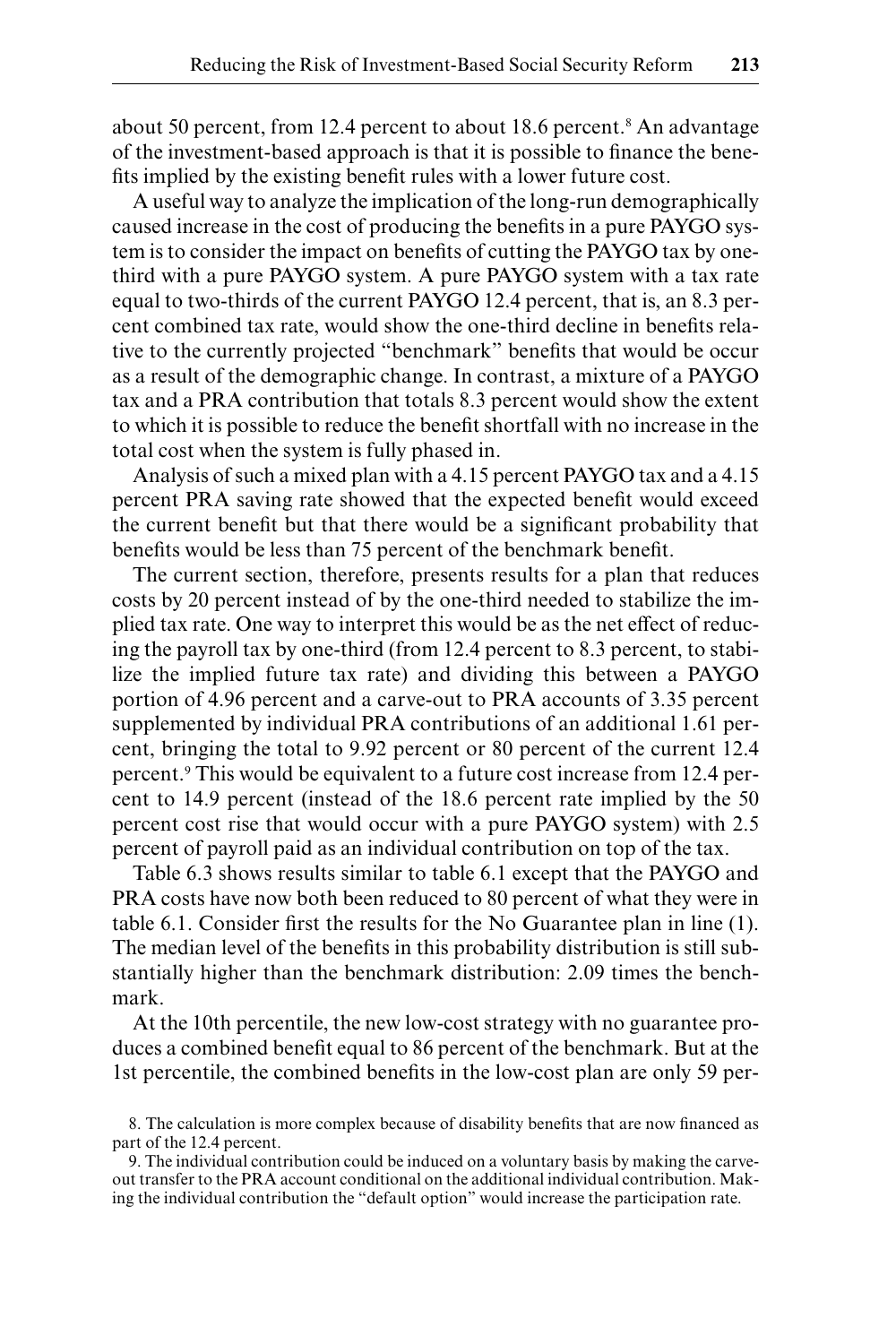| $I = I2.7$ , $I = 7.70$ $I = 7.70$ |      |      |      |      |      |      |      |  |
|------------------------------------|------|------|------|------|------|------|------|--|
| Real rate of<br>return guarantee   | 0.01 | 0.05 | 0.10 | 0.30 | 0.50 | 0.70 | 0.90 |  |
| None                               | 0.59 | 0.74 | 0.86 | 1.37 | 2.09 | 3.50 | 8.22 |  |
| Two-stage<br>guarantee             |      |      |      |      |      |      |      |  |
| No lose $(r > 0)$                  | 0.72 | 0.79 | 0.85 | 1.09 | 1.44 | 2.13 | 4.58 |  |
| No lose $(r > 1)$                  | 0.77 | 0.81 | 0.84 | 0.98 | 1.17 | 1.55 | 2.86 |  |
| Lifetime contract<br>guarantee     |      |      |      |      |      |      |      |  |
| No lose $(r > 0)$                  | 0.65 | 0.73 | 0.80 | 1.15 | 1.71 | 2.87 | 6.89 |  |
| No lose $(r > 1)$                  | 0.72 | 0.76 | 0.81 | 1.02 | 1.35 | 2.06 | 4.50 |  |
| Zero-cost collar<br>guarantee      |      |      |      |      |      |      |      |  |
| No lose $(r > 0)$                  | 0.75 | 0.81 | 0.90 | 1.25 | 1.45 | 1.48 | 1.49 |  |
| $r > -1$                           | 0.79 | 0.86 | 0.98 | 1.39 | 1.60 | 1.65 | 1.65 |  |
|                                    |      |      |      |      |      |      |      |  |

**Table 6.3 Low cost mixed plans (Frequency distribution of combined pension income relative to benchmark pay-as-you-go benefits with benchmark**   $T = 12.4$ ; ( $T = 4.96$   $S = 4.96$ )

*Notes:* Combined pension income at age 77 based on PAYGO benefits equal to 0.4 benchmark benefit and personal retirement accounts invested in equities with Treasury inflation-protected securities or zero cost collars to achieve the return guarantee. Benchmark based on pay-as-you-go with  $T = 12.4$ .

cent of the benchmark, a level that some would consider an uncomfortably high level of risk.

The second and third rows of table 6.3 show how much the risk can be reduced by introducing guaranteed annual rates of return in a two-stage plan. A No Lose annual guarantee of a real return greater than zero raises the combined benefit at the 1st percentile from 59 percent of the benchmark to 72 percent of the benchmark. The price of this risk reduction is a decline in the relative combined benefits starting at about the 10th percentile. Thus, at the 30th percentile, the combined benefit declines from 137 percent of the benchmark to 109 percent. At the median, the drop is from 2.1 times the benchmark to 1.44 times benchmark. The prospect for very high gains falls even more.

Giving up more of the upside benefits by requiring at least a 1 percent real return on each year's PRA savings improves the very low probability ratios only slightly and reduces the combined benefits at all higher percentiles. Row (3) of table 6.3 shows that an annual guarantee of  $r > 1$  raises the 1st percentile only from 0.72 with  $r > 0$  to 0.77. Higher points on the distribution show the kinds of benefit decreases associated with these small risk reductions.

Rows (4) and (5) of table 6.3 repeat these calculations for the lifetime annuity plans. Because these involve a generally larger equity proportion in the PRA account, they have higher risk than rows (2) and (3).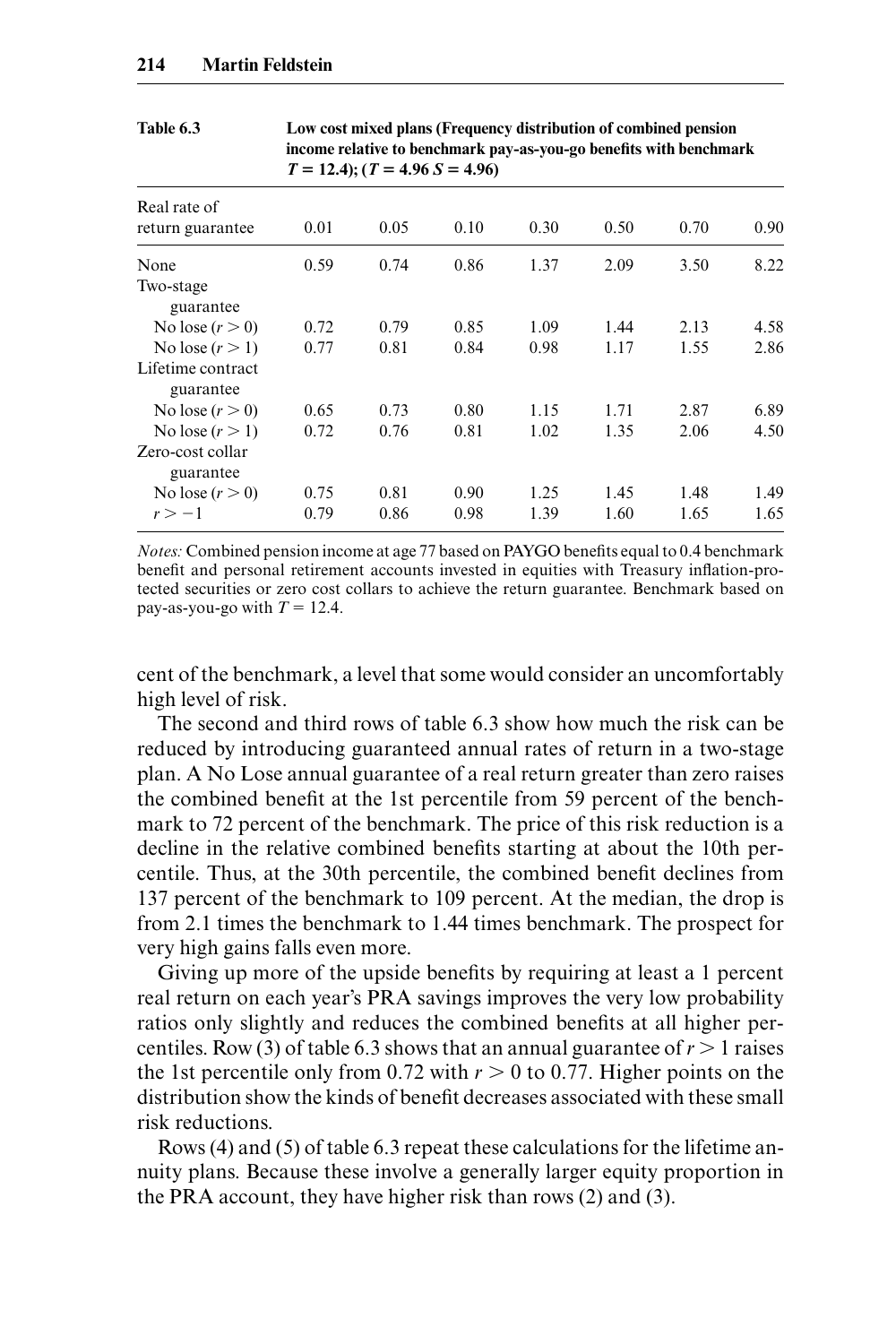The last two rows of table 6.3 use a collar to reduce risk by guaranteeing a minimum return of at least minus 1 percent on each year's savings and finance that put option by selling returns above a rate of return with an equal Black-Scholes value. This zero-cost collar has the effect of limiting the maximum benefit to 1.65 times the benchmark but uses this limit to raise the low probability level to 98 percent of the benchmark at 10 percent and 79 percent at the 1 percent level.

The implication of table 6.3 is that a mixed system with a cost that is 20 percent lower than the cost required with a pure PAYGO plan, when combined with a zero-cost collar that gives up the possibility of very high benefits in order to reduce the risk of low benefits, could provide benefits that are likely to be substantially higher than the current law benchmark and that have only a very small probability of being less than the current law benchmark. More specifically, using a zero-cost collar that guarantees that the real return on each year's saving is not less than minus 1 percent implies a median benefit equal to 1.6 times the benchmark and that there is only once chance in 10 that the benefit would be less than 98 percent of the benchmark and only one chance in one hundred that it would be less than 79 percent of the benchmark.

The expected utility ranking of the alternatives in table 6.3 imply that individuals with a CRRA value up to 4.0 would prefer to have no guarantee, while those with higher risk aversion prefer the collar approach with a guarantee of minus one. Those with a higher risk aversion would prefer the collar approach with a guarantee of minus 1 percent.

The final calculations, presented in table 6.4, show the implication of dealing with demographic change with a system that, when fully phased in, is purely investment-based with no PAYGO component. More specifically, we assume that the accumulation is based on annual saving of 9.92 percent of payroll, which is fully invested in equities except to the extent that a guarantee is provided by the use of TIPS or zero-cost collars.10 With no guarantee, this pure investment-based plan has a 1 percent probability of a benefit that is less than 38 percent of the benchmark and a 5 percent probability that the benefit is less than 68 percent of the benchmark. A TIPS-based two-stage strategy that guarantees that each year's saving will have a positive real return substantially reduces this risk, raising the 1 percent level to 64 percent of the benchmark and the 5 percent level to 79 percent of the benchmark.

The risk can be reduced even more by the zero-cost collar that guarantees a real return of at least minus 1 percent on each year's saving by giving up any prospect of returns that would produce a benefit equal to more than

<sup>10.</sup> A method of transition from the existing PAYGO system to a pure investment-based system in a way that does not require more than an additional 2 percent of payroll each year during the transition (equal to less than 1 percent of gross domestic product [GDP]) is presented in Feldstein and Samwick (1998).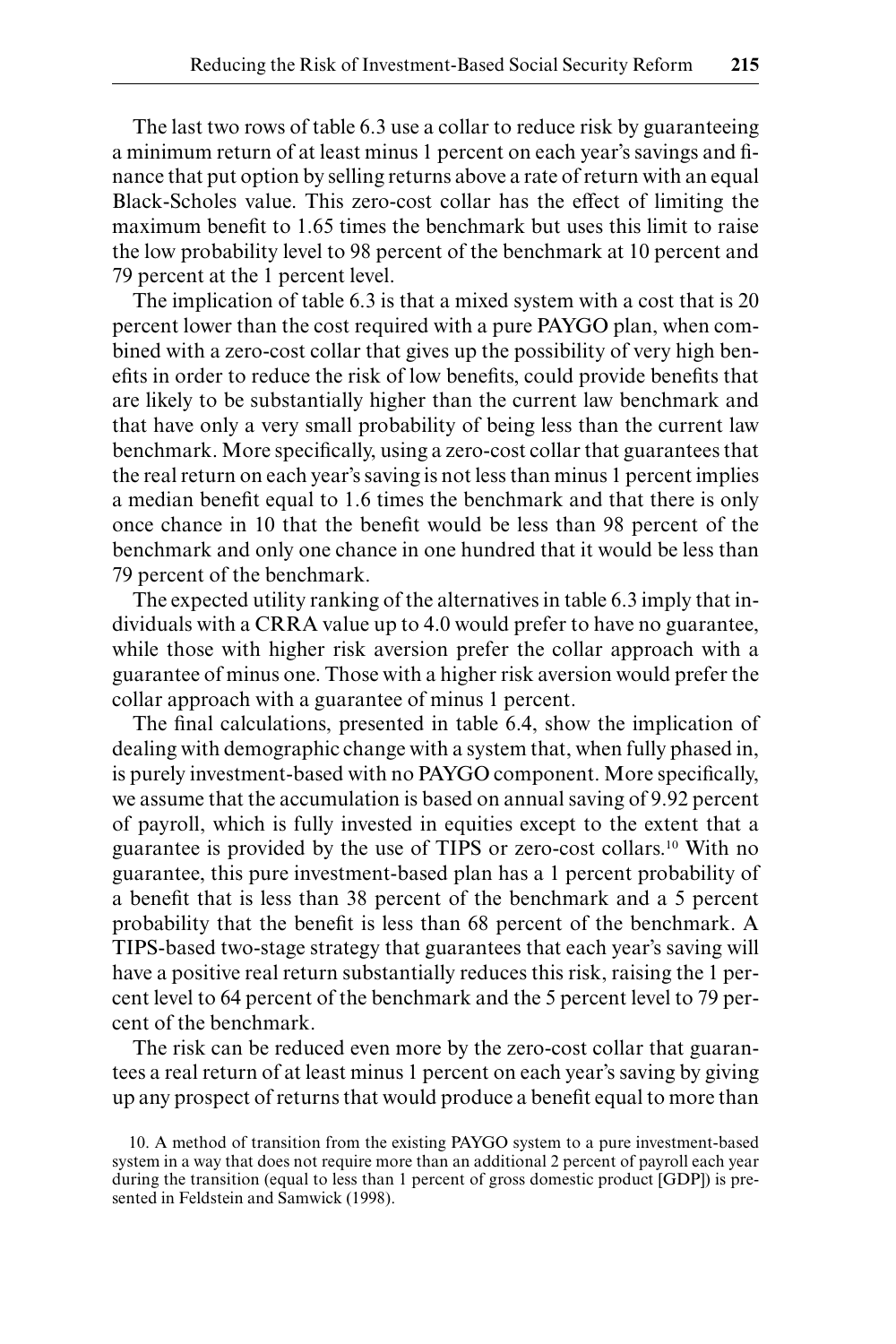|                                  | pension income relative to benchmark pay-as-you-go benefits with<br>benchmark $T = 12.4$ ; $(T = 0 S = 9.92)$ |      |      |      |      |      |       |  |
|----------------------------------|---------------------------------------------------------------------------------------------------------------|------|------|------|------|------|-------|--|
| Real rate of<br>return guarantee | 0.01                                                                                                          | 0.05 | 0.10 | 0.30 | 0.50 | 0.70 | 0.90  |  |
| None                             | 0.38                                                                                                          | 0.68 | 0.93 | 1.94 | 3.38 | 6.21 | 15.65 |  |
| Two-stage<br>guarantee           |                                                                                                               |      |      |      |      |      |       |  |
| No lose $(r > 0)$                | 0.64                                                                                                          | 0.79 | 0.90 | 1.37 | 2.08 | 3.46 | 8.36  |  |
| No lose $(r > 1)$                | 0.74                                                                                                          | 0.81 | 0.88 | 1.16 | 1.55 | 2.31 | 4.92  |  |
| Lifetime contract<br>guarantee   |                                                                                                               |      |      |      |      |      |       |  |
| No lose $(r > 0)$                | 0.50                                                                                                          | 0.65 | 0.80 | 1.50 | 2.62 | 4.93 | 12.99 |  |
| No lose $(r > 1)$                | 0.64                                                                                                          | 0.72 | 0.81 | 1.23 | 1.90 | 3.31 | 8.21  |  |
| Zero-cost collar<br>guarantee    |                                                                                                               |      |      |      |      |      |       |  |
| No lose $(r > 0)$                | 0.70                                                                                                          | 0.81 | 1.01 | 1.69 | 2.09 | 2.16 | 2.17  |  |
| $r > -1$                         | 0.79                                                                                                          | 0.93 | 1.16 | 1.97 | 2.41 | 2.49 | 2.50  |  |

**Table 6.4 Low cost pure investment plans (frequency distribution of combined pension income relative to benchmark pay-as-you-go benefits with**

*Notes:* Combined pension income at age 77 based on no PAYGO benefits and personal retirement accounts invested in equities with Treasury Inflation-Protected Securities or zero cost collars to achieve the return guarantee. Benchmark based on pay-as-you-go with  $T =$ 12.4.

2.5 times the benchmark. With this collar, there is only a 1 percent risk of benefits that are less than 79 percent of the benchmark. The 5 percent risk level corresponds to 93 percent of the benchmark, and the 10 percent risk level is 116 percent of the benchmark.

An explicit expected utility calculation implies that with a CRRA value equal to 2.5 or less, the individual would prefer the pure equity investment with no guarantee. With CRRA values with 3 or more, the individual would choose the zero-cost collar with the guaranteed real return of at least minus 1 percent. The progression as risk aversion increases is thus from a more-risky to a less-risky approach.

For each CRRA value, the expected utility of the pure investment based plans with the 9.92 percent of payroll saving and with the utility maximizing guarantees exceeds the expected value with mixed system with taxes and PRA contributions of 4.46 percent of payroll. Additional calculations would be needed to consider the path of transition before deciding whether the extra cost in the transition to a pure investment-based system is justified by the higher level of long-run expected utility.

Two other expected utility calculations are worth mentioning. In the mixed plans with PAYGO taxes equal to PRA saving and with no guarantees, the expected utility of PRA investments that are 100 percent in equities exceeds the expected utility of PRA investments divided between equities and corporate debt in the ratio of 60 to 40. In contrast, in a pure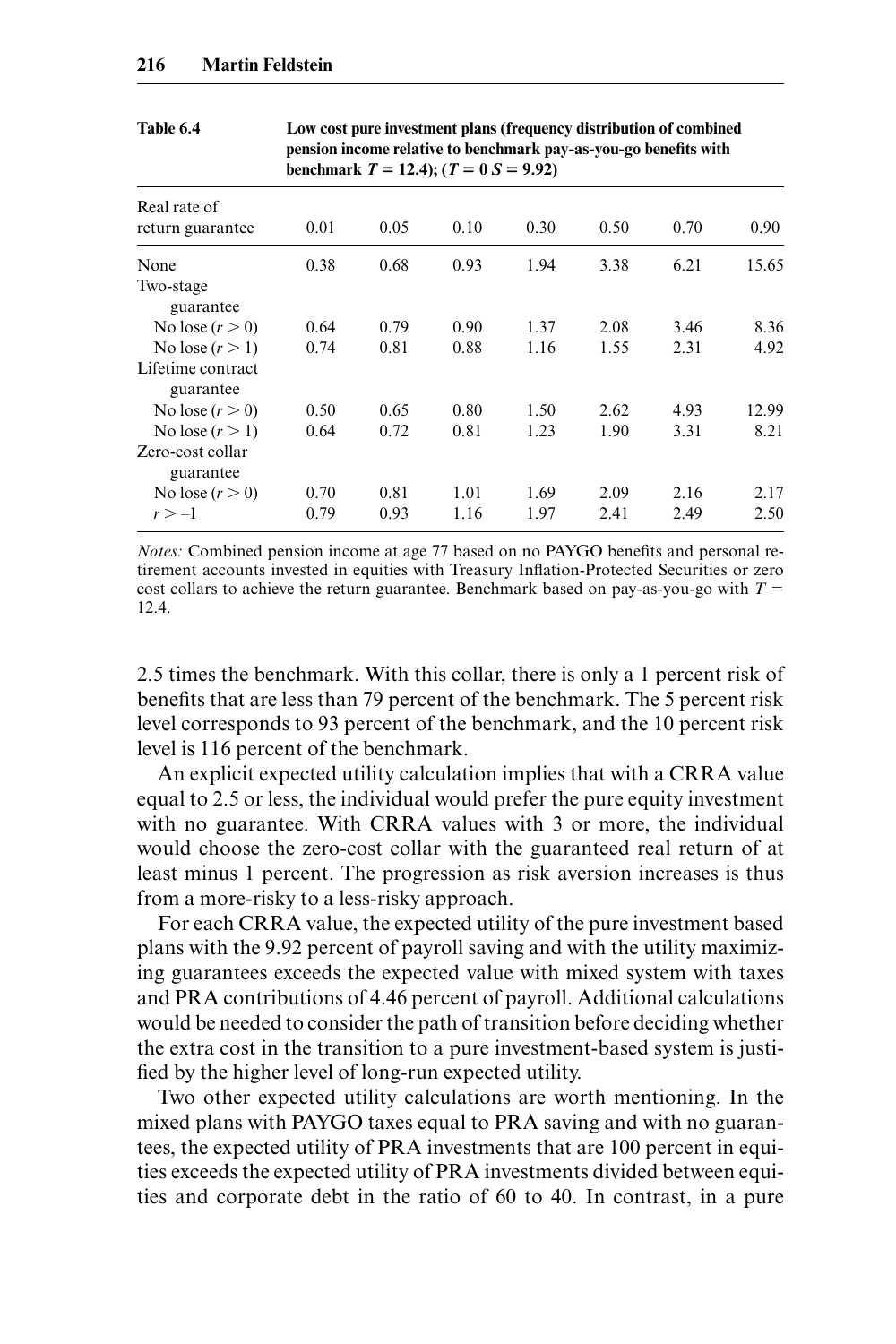investment-based plan with no PAYGO component, the 100 percent equity investment is preferred only by individuals with low risk aversion (CRRA values up to 3.0) with the 60:40 stock bond portfolios preferred by individuals with higher CRRA values.

## **6.8 A Concluding Comment**

This chapter has described the risks implied by a mixed system of Social Security pension benefits with different combinations of PAYGO taxes and PRA saving. The analysis showed how these risks can be reduced by using alternative guarantee strategies. The first such strategy uses a blend of equities and TIPS to guarantee at least a positive real rate or return on each year's PRA saving. The second is an explicit zero-cost collar that guarantees an annual rate of return by giving up all returns above a certain level. One variant of these guarantees uses a two-stage procedure: a guaranteed return to age sixty-six and then a separate guarantee on the implicit return in the annuity phase. An alternative strategy provides a combined guarantee on the return during both the accumulation and the annuity phase.

Simulations are used to derive the probability distributions of retirement incomes relative to the "benchmark" benefits specified in current law. Calculations of expected utility show that these risk reduction techniques can raise expected utility relative to the plans with no guarantees. The ability to do so depends on the individual's risk aversion level. This underlines the idea that different individuals would rationally prefer different investment strategies and risk reduction options.

There are, of course, other ways that both types of guarantee could be modified that might produce higher expected utility. One line of research that should be considered is alternative designs of the puts and calls in the zero-cost collars. Another approach would allow adjustments in the portfolio composition during the accumulation or annuity phase based on the performance of the investments to that point.

## **References**

- Feldstein, Martin. 2000. Comment on Peter Diamond's "Administrative costs and equilibrium charges with individual accounts." In *Administrative aspects of investment-based Social Security reform,* ed. J. Shoven, 162–69. Chicago: University of Chicago Press.
- Feldstein, Martin, and Elena Ranguelova. 2001a. Accumulated pension collars: A market approach to reducing the risk of investment-based Social Security reform. In *Tax policy and the economy.* Vol. 15, ed. J. Poterba, 149–66. Cambridge, MA: MIT Press.